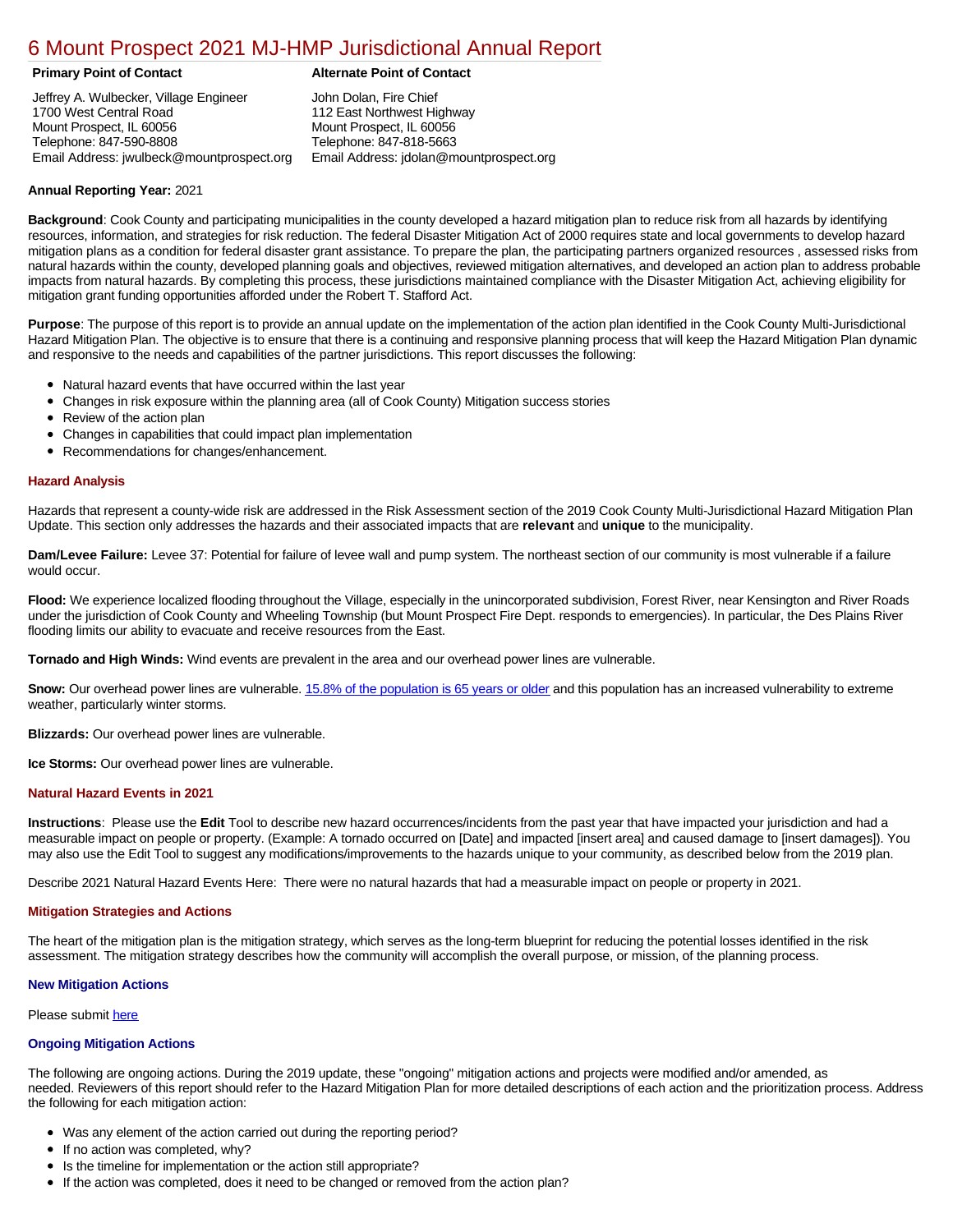| TABLE: HAZARD MITIGATION ACTION PLAN MATRIX                                                                                                                                                                                                                                                                                                                                        |                |                                                                              |                                      |                                 |                         |                          |                              |                                                            |  |  |  |
|------------------------------------------------------------------------------------------------------------------------------------------------------------------------------------------------------------------------------------------------------------------------------------------------------------------------------------------------------------------------------------|----------------|------------------------------------------------------------------------------|--------------------------------------|---------------------------------|-------------------------|--------------------------|------------------------------|------------------------------------------------------------|--|--|--|
| <b>Completion status legend:</b><br>$O =$ Action Ongoing toward Completion<br>$N = New$<br>$R =$ Want Removed from Annex<br>$C = Project Completed$<br>$X = No$ Action Taken                                                                                                                                                                                                       |                |                                                                              |                                      |                                 |                         |                          |                              |                                                            |  |  |  |
| 2021 Status                                                                                                                                                                                                                                                                                                                                                                        | 2020 Status    | 2019 Status                                                                  | <b>Hazards</b><br><b>Mitigated</b>   | <b>Objectives</b><br>Met        | Lead<br><b>Agencies</b> | <b>Estimated</b><br>Cost | Sources of<br><b>Funding</b> | <b>Timeline/Projected</b><br><b>Completion Date</b><br>(a) |  |  |  |
| Action M9.1—Maintain good standing under the National Flood Insurance Program by implementing programs that meet or exceed the minimum NFIP<br>requirements. Such programs include enforcing an adopted flood damage prevention ordinance, participating in floodplain mapping updates, and providing<br>public assistance and information on floodplain requirements and impacts. |                |                                                                              |                                      |                                 |                         |                          |                              |                                                            |  |  |  |
| <b>Status</b>                                                                                                                                                                                                                                                                                                                                                                      |                |                                                                              |                                      |                                 |                         |                          |                              |                                                            |  |  |  |
| O                                                                                                                                                                                                                                                                                                                                                                                  |                | Ongoing                                                                      | Flooding                             | 4, 6, 9                         | Village                 | Low                      | Local                        | Short-term and<br>Ongoing                                  |  |  |  |
| Action M9.2-Continue to maintain or enhance the Village's CRS Classification.                                                                                                                                                                                                                                                                                                      |                |                                                                              |                                      |                                 |                         |                          |                              |                                                            |  |  |  |
| <b>Status Description:</b>                                                                                                                                                                                                                                                                                                                                                         |                |                                                                              |                                      |                                 |                         |                          |                              |                                                            |  |  |  |
| $\circ$                                                                                                                                                                                                                                                                                                                                                                            |                | Ongoing                                                                      | All                                  | 3, 4, 5, 6, 7, 9,<br>10, 11, 13 | Village                 | Low                      | Local                        | Ongoing                                                    |  |  |  |
|                                                                                                                                                                                                                                                                                                                                                                                    |                | Action M9.3-Complete construction of Levee 37.                               |                                      |                                 |                         |                          |                              |                                                            |  |  |  |
| <b>Status Description:</b>                                                                                                                                                                                                                                                                                                                                                         |                |                                                                              |                                      |                                 |                         |                          |                              |                                                            |  |  |  |
| $\mathsf{R}$                                                                                                                                                                                                                                                                                                                                                                       |                | Completed                                                                    | Flood                                | 1, 2, 8, 9, 12                  | US Army<br>Corps        | \$2,500,000;<br>High     | Federal                      | Completed                                                  |  |  |  |
|                                                                                                                                                                                                                                                                                                                                                                                    |                | Action M9.4-Purchase emergency generator for Village water well.             |                                      |                                 |                         |                          |                              |                                                            |  |  |  |
| <b>Status Description:</b>                                                                                                                                                                                                                                                                                                                                                         |                |                                                                              |                                      |                                 |                         |                          |                              |                                                            |  |  |  |
| R                                                                                                                                                                                                                                                                                                                                                                                  | $\blacksquare$ | Completed                                                                    | Multi-Hazard                         | 1, 2                            | Village                 | \$575,000;<br>Medium     | Local                        | Completed                                                  |  |  |  |
|                                                                                                                                                                                                                                                                                                                                                                                    |                | Action M9.5-Continue Creek Bank Stabilization Program.                       |                                      |                                 |                         |                          |                              |                                                            |  |  |  |
| <b>Status Description:</b>                                                                                                                                                                                                                                                                                                                                                         |                |                                                                              |                                      |                                 |                         |                          |                              |                                                            |  |  |  |
| $\circ$                                                                                                                                                                                                                                                                                                                                                                            |                | Ongoing                                                                      | Flood                                | 1, 2, 9, 12                     | Village                 | \$25,000; Low            | Local                        | Short-term Ongoing                                         |  |  |  |
|                                                                                                                                                                                                                                                                                                                                                                                    |                | Action M9.6-Continue Creek Tree Trimming Program.                            |                                      |                                 |                         |                          |                              |                                                            |  |  |  |
| <b>Status Description:</b>                                                                                                                                                                                                                                                                                                                                                         |                |                                                                              |                                      |                                 |                         |                          |                              |                                                            |  |  |  |
| O                                                                                                                                                                                                                                                                                                                                                                                  |                | Ongoing                                                                      | Flood, Severe<br>Weather,<br>Tornado | 1, 2, 9, 12                     | Village                 | \$25,000: Low            | Local                        | Short-term Ongoing                                         |  |  |  |
|                                                                                                                                                                                                                                                                                                                                                                                    |                | Action M9.7-Continue yearly Creek Inspection Program.                        |                                      |                                 |                         |                          |                              |                                                            |  |  |  |
| <b>Status Description:</b>                                                                                                                                                                                                                                                                                                                                                         |                |                                                                              |                                      |                                 |                         |                          |                              |                                                            |  |  |  |
| $\circ$                                                                                                                                                                                                                                                                                                                                                                            |                | Ongoing                                                                      | Flood                                | 1, 2, 9, 12                     | Village                 | Low                      | Local                        | Short-term Ongoing                                         |  |  |  |
|                                                                                                                                                                                                                                                                                                                                                                                    |                | Action M9.8-Continue yearly Detention Pond Maintenance Program.              |                                      |                                 |                         |                          |                              |                                                            |  |  |  |
| <b>Status Description:</b>                                                                                                                                                                                                                                                                                                                                                         |                |                                                                              |                                      |                                 |                         |                          |                              |                                                            |  |  |  |
| $\circ$                                                                                                                                                                                                                                                                                                                                                                            |                | Ongoing                                                                      | Flood                                | 1, 2, 9, 12                     | Village                 | \$100,000; Low           | Local                        | Short-term Ongoing                                         |  |  |  |
|                                                                                                                                                                                                                                                                                                                                                                                    |                | Action M9.9-Inspect Village warning sirens and review need for replacements. |                                      |                                 |                         |                          |                              |                                                            |  |  |  |
| <b>Status Description:</b>                                                                                                                                                                                                                                                                                                                                                         |                |                                                                              |                                      |                                 |                         |                          |                              |                                                            |  |  |  |
| R                                                                                                                                                                                                                                                                                                                                                                                  |                | Completed                                                                    | Tornado                              | 5                               | Village                 | \$90,000;<br>Medium      | Local                        | Completed                                                  |  |  |  |
| Action M9.10-Develop a Debris Management Plan.                                                                                                                                                                                                                                                                                                                                     |                |                                                                              |                                      |                                 |                         |                          |                              |                                                            |  |  |  |
| <b>Status Description:</b>                                                                                                                                                                                                                                                                                                                                                         |                |                                                                              |                                      |                                 |                         |                          |                              |                                                            |  |  |  |
| $\circ$                                                                                                                                                                                                                                                                                                                                                                            |                | Ongoing                                                                      | Multi-Hazard                         | 1                               | Village                 | Low                      | Local                        | Short-term Ongoing                                         |  |  |  |
| Action M9.11-Continue providing Community Preparedness Guide on Village Web page and in Village Newsletter annually.                                                                                                                                                                                                                                                               |                |                                                                              |                                      |                                 |                         |                          |                              |                                                            |  |  |  |
| <b>Status Description:</b>                                                                                                                                                                                                                                                                                                                                                         |                |                                                                              |                                      |                                 |                         |                          |                              |                                                            |  |  |  |
| O                                                                                                                                                                                                                                                                                                                                                                                  |                | Ongoing                                                                      | Multi-Hazard                         | 1, 2, 5, 6, 8, 12               | Village                 | Low                      | Local                        | Short-term Ongoing                                         |  |  |  |
|                                                                                                                                                                                                                                                                                                                                                                                    |                | Action M9.12-Conduct New Town Subdivision Storm Drainage Analysis.           |                                      |                                 |                         |                          |                              |                                                            |  |  |  |
| <b>Status Description:</b>                                                                                                                                                                                                                                                                                                                                                         |                |                                                                              |                                      |                                 |                         |                          |                              |                                                            |  |  |  |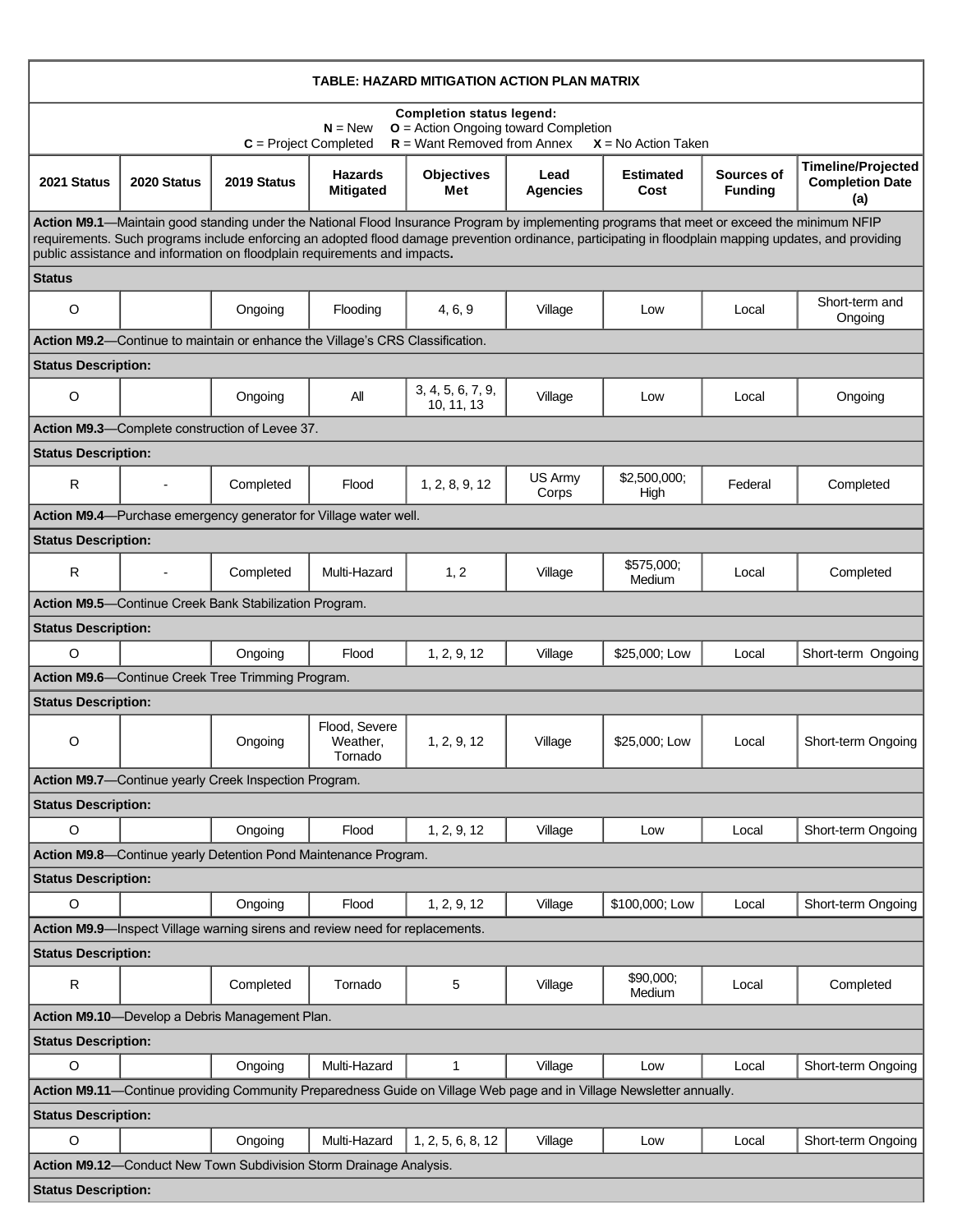| R.                                                                                                                                                                                                                       |  | Completed  | Flood      | 1, 2, 3, 6, 9   | Village                      | High      | Local                                      | Completed                              |  |  |  |  |  |
|--------------------------------------------------------------------------------------------------------------------------------------------------------------------------------------------------------------------------|--|------------|------------|-----------------|------------------------------|-----------|--------------------------------------------|----------------------------------------|--|--|--|--|--|
| Action M9.13-Complete Catalpa Lane Area Drainage Improvements.                                                                                                                                                           |  |            |            |                 |                              |           |                                            |                                        |  |  |  |  |  |
| <b>Status Description:</b>                                                                                                                                                                                               |  |            |            |                 |                              |           |                                            |                                        |  |  |  |  |  |
| R                                                                                                                                                                                                                        |  | Completed  | Flood      | 1, 2, 9, 12     | Village                      | \$145,000 | HMGP and<br><b>PDM Grants</b><br>and Local | Completed                              |  |  |  |  |  |
| Action M9.14-Complete Park Drive Area Drainage Improvements.                                                                                                                                                             |  |            |            |                 |                              |           |                                            |                                        |  |  |  |  |  |
| <b>Status Description:</b>                                                                                                                                                                                               |  |            |            |                 |                              |           |                                            |                                        |  |  |  |  |  |
| R                                                                                                                                                                                                                        |  | Completed  | Flood      | 1, 2, 9, 12     | Village                      | \$185,000 | HMGP and<br><b>PDM Grants</b><br>and Local | Completed                              |  |  |  |  |  |
| Action M9.15-Where appropriate, support retrofitting, purchase, or relocation of structures in hazard-prone areas to prevent future structure damage. Give<br>priority to properties with exposure to repetitive losses. |  |            |            |                 |                              |           |                                            |                                        |  |  |  |  |  |
| <b>Status Description:</b>                                                                                                                                                                                               |  |            |            |                 |                              |           |                                            |                                        |  |  |  |  |  |
| $\circ$                                                                                                                                                                                                                  |  | Ongoing    | All        | 7, 13           | Village                      | High      | <b>FEMA Hazard</b><br>Mitigation<br>Grants | Long-term<br>(depending<br>on funding) |  |  |  |  |  |
| Action M9.16—Continue to support the countywide actions identified in this plan.                                                                                                                                         |  |            |            |                 |                              |           |                                            |                                        |  |  |  |  |  |
| <b>Status Description:</b>                                                                                                                                                                                               |  |            |            |                 |                              |           |                                            |                                        |  |  |  |  |  |
| $\circ$                                                                                                                                                                                                                  |  | Ongoing    | All        | All             | Village                      | Low       | Local                                      | Short- and Long-<br>term               |  |  |  |  |  |
| Action M9.17-Actively participate in the plan maintenance strategy identified in this plan.                                                                                                                              |  |            |            |                 |                              |           |                                            |                                        |  |  |  |  |  |
| <b>Status Description:</b>                                                                                                                                                                                               |  |            |            |                 |                              |           |                                            |                                        |  |  |  |  |  |
| O                                                                                                                                                                                                                        |  | Ongoing    | All        | 3, 4, 6         | DHSEM,<br>Village            | Low       | Local                                      | Short-term                             |  |  |  |  |  |
| Action M9.18-Integrate the hazard mitigation plan into other plans, programs, or resources that dictate land use or redevelopment.                                                                                       |  |            |            |                 |                              |           |                                            |                                        |  |  |  |  |  |
| <b>Status Description:</b>                                                                                                                                                                                               |  |            |            |                 |                              |           |                                            |                                        |  |  |  |  |  |
| $\circ$                                                                                                                                                                                                                  |  | Ongoing    | All        | 3, 4, 6, 10, 13 | Village                      | Low       | Local                                      | Short-term                             |  |  |  |  |  |
| Action M9.19-Increase pumping capacity of Levee 37 pump stations.                                                                                                                                                        |  |            |            |                 |                              |           |                                            |                                        |  |  |  |  |  |
| <b>Status Description:</b>                                                                                                                                                                                               |  |            |            |                 |                              |           |                                            |                                        |  |  |  |  |  |
| O                                                                                                                                                                                                                        |  | Ongoing    | <b>TBD</b> | 1, 2, 9, 12     | Army Corps,<br>IDNR, Village | High      | Federal, IDNR,<br>Local                    | <b>June 2022</b>                       |  |  |  |  |  |
| Action M9.20-Increase size storm sewers tributary to Levee 37 pumping stations and provide storm water detention.                                                                                                        |  |            |            |                 |                              |           |                                            |                                        |  |  |  |  |  |
| <b>Status Description:</b>                                                                                                                                                                                               |  |            |            |                 |                              |           |                                            |                                        |  |  |  |  |  |
| $\mathsf O$                                                                                                                                                                                                              |  | Ongoing    | Flood      | 1, 2, 9, 12     | MWRD, Village                | High      | Federal, IDNR<br>and Local                 | Short and Long<br>Term                 |  |  |  |  |  |
| Action M9.21-Conduct a Floodplain Study of Higgins Creek.                                                                                                                                                                |  |            |            |                 |                              |           |                                            |                                        |  |  |  |  |  |
| <b>Status Description:</b>                                                                                                                                                                                               |  |            |            |                 |                              |           |                                            |                                        |  |  |  |  |  |
| $\circ$                                                                                                                                                                                                                  |  | <b>New</b> | Flood      | 3, 4, 13        | <b>MWRD</b>                  | Medium    | <b>MWRD</b>                                | 2022                                   |  |  |  |  |  |
| Action M9.22-Stormwater Storage construction in Mount Prospect.                                                                                                                                                          |  |            |            |                 |                              |           |                                            |                                        |  |  |  |  |  |
| <b>Status Description:</b>                                                                                                                                                                                               |  |            |            |                 |                              |           |                                            |                                        |  |  |  |  |  |
| $\mathsf O$                                                                                                                                                                                                              |  | New        | Flood      | 2, 3, 9, 12     | <b>MWRD</b>                  | High      | MWRD and<br>Local                          | Short and Long<br>Term                 |  |  |  |  |  |
| (a) Ongoing indicates continuation of an action that is already in place. Short-term indicates implementation within five years. Long-term indicates<br>implementation after five years.                                 |  |            |            |                 |                              |           |                                            |                                        |  |  |  |  |  |

**Mitigation Success Stories:** Examples of mitigation success stories include, but are not limited to: received a Grant, completed a major mitigation project, etc.

The Aspen Trails Park Drainage Improvement Project was constructed in 2021 and provides stormwater detention storage. The project reduces the risk of flooding for numerous properties in the area tributary to Levee 37 Pump Station #2. The River Trails Park District provided the land and MWRD provided funding assistance.

The Village had a CRS reverification visit in 2021 and expects to maintain a Class 6 CRS rating or advance to a Class 5 rating. Through the Village's involvement in the CRS Program since 1991, we continue to implement flood protection and prevention measures above the minimum standards of the National Flood Insurance Program, providing a higher level of flood protection for the Village's property owners and discounted flood insurance premiums.

The Army Corps awarded a contract for upgrades to the Levee 37 Pump Station #2 which will increase the pumping capacity and reduce the risk of flooding to